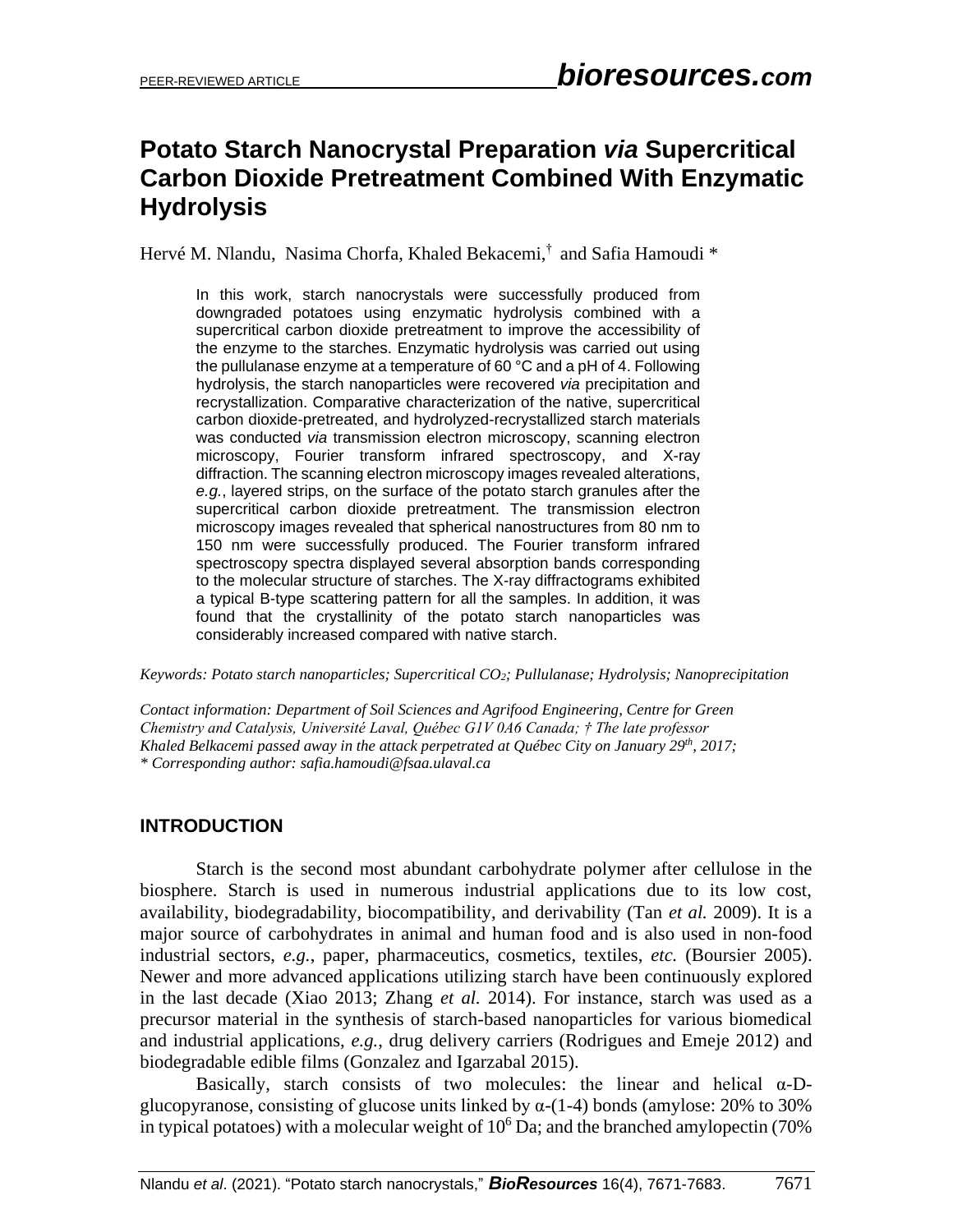to 80%) consisting of glucose units with  $\alpha$ -(1-6) bonds, with a molecular weight of approximately  $10^{10}$  Da (Odeku 2013). Potato starch occurs naturally in the form of insoluble, semi-crystalline granules. Each granule has a layered organization with alternating amorphous and semi-crystalline growth rings with similar 120 to 400 nm thicknesses (Gallant *et al.* 1997).

Starch nanoparticles derive from the disruption of the semi-crystalline structure of starch granules. Such particles are valuable in food packaging technology because they can enhance the mechanical and water vapor resistance of a polymer. In medicine, starch nanoparticles are appropriate as carriers for the drug delivery of immobilized bioactive or therapeutic agents. Starch nanoparticles with different physicochemical and mechanical properties were obtained using various preparation methods (Aldao *et al.* 2018)

Several researchers reported three widely used methods for the preparation of starch nanoparticles, namely acid or enzymatic hydrolysis, regeneration, and mechanical methods (LeCorre *et al.* 2010). The resulting materials from such methods may be nanocrystals, nanoparticles, or nano-colloids. Generally, nanocrystals are produced through enzymatic and acid hydrolysis, nanoparticles are obtained *via* regeneration and precipitation processes, while nano-colloids, which are solid nanoparticles dispersed in a liquid medium, are produced by mechanical treatments, *e.g.*, high-pressure homogenization and reactive extrusion (Kumari *et al.* 2020). To increase the yield of starch nanoparticle production, acid hydrolysis combined with ultrasonication (Kim *et al.* 2013; Rodríguez-Pineda *et al.* 2018), and nanoprecipitation (Wu *et al.* 2019) were reported. Nanoprecipitation is also a promising method, as it does not require specialized equipment or complex operating conditions. The associated costs are reasonably low, and the risk of sample contamination is often considerably reduced. As for the mechanical treatment processes, the primary drawback is related to their high energy consumption. The enzymatic hydrolysis of starch has an advantage over acid hydrolysis of being faster with higher yields (Aldao *et al.* 2018). In addition, acid hydrolytic treatment processes pose a problem in the form of the recovery of chemicals.

Recently, the use of green technologies, *e.g.*, the combination of pretreatments using supercritical  $CO<sub>2</sub> (SC-CO<sub>2</sub>)$  with the enzymatic hydrolysis of different biomass materials, has received great interest (Silveira *et al.* 2015; Baruah *et al.* 2018). The use of active enzymes to modify carbohydrates is an extremely selective and versatile biotechnological tool. Moreover, supercritical CO<sub>2</sub> ensures a mass transfer similar to that of gases and has a solvating power identical to liquids. Such characteristics make SC-CO<sup>2</sup> more easily penetrate the micropores of the biomass. The sudden release of this fluid causes the disaggregation of the previously impregnated biomass, which becomes more accessible to enzymatic hydrolysis. In addition, enzymatic processes, which are carried out under mild conditions, are specific, regio-selective, and environmentally friendly, which is not the case for chemical processes. They can therefore be used effectively after a pretreatment step to ensure the desired modification of the targeted biomass. The supercritical CO<sub>2</sub> pretreatment process is also convenient, owing to its low critical coordinates (a temperature of 31 °C and a pressure of 7.38 MPa) when compared to supercritical water for instance. Furthermore, SC-CO<sub>2</sub> exhibits interesting advantages, including non-inflammability, nontoxicity, availability at relatively low costs and high purity, recyclability, and volatility at atmospheric pressure, thus allowing an easy separation from the treated compounds without leaving toxic residues in the extracts (Chemat *et al.* 2017).

The aim of the present investigation was the synthesis of nanocrystals from potato starch granules *via* enzymatic hydrolysis combined with supercritical carbon dioxide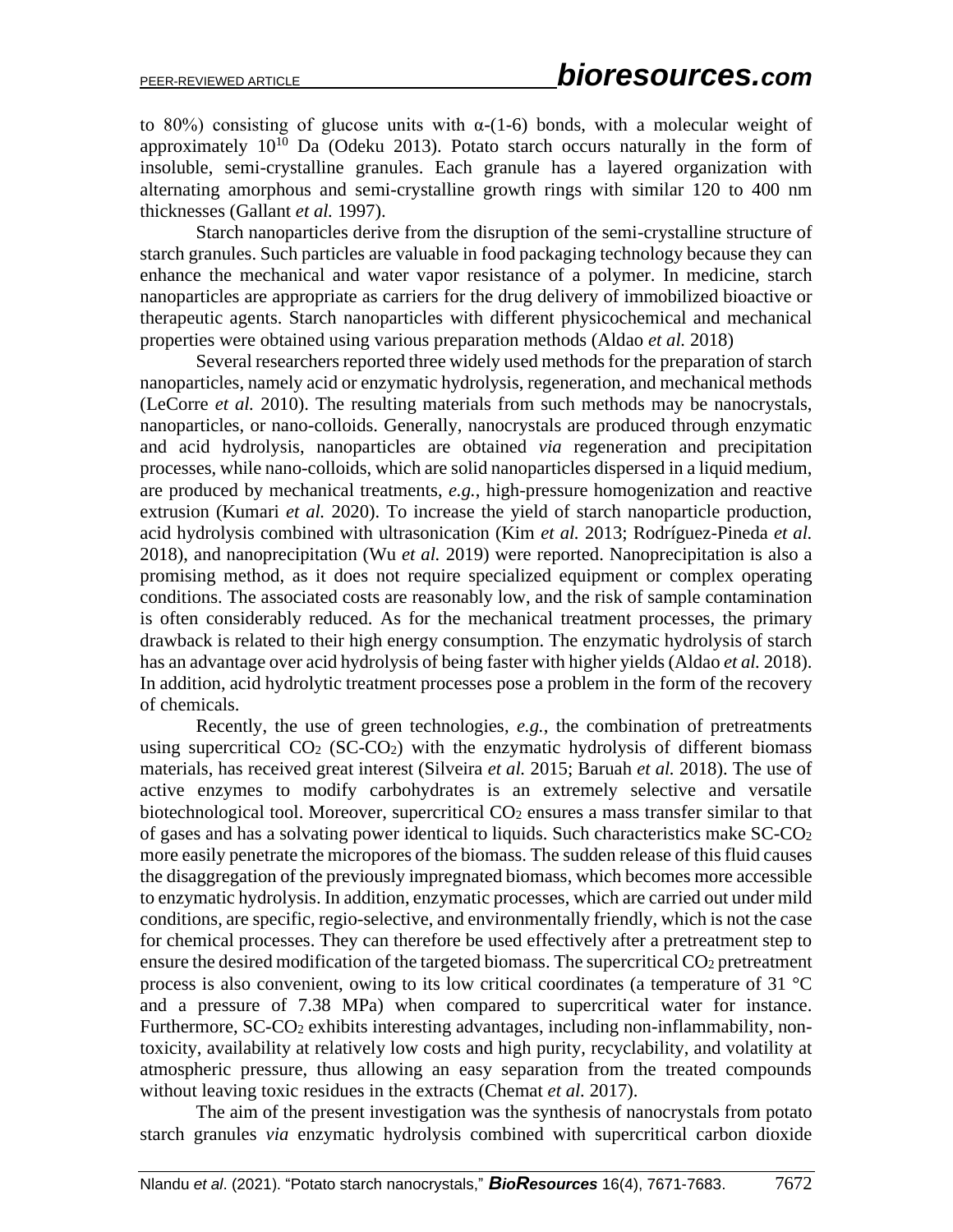pretreatment and nanoprecipitation. To the best of the knowledge of the authors, no study has been performed on the use of this combination to produce potato starch nanocrystals.

## **EXPERIMENTAL**

#### **Materials**

The starch used in this study was extracted from potatoes produced by La Ferme Valupierre (Quebec, Canada) and marketed under the brand name Gabrielle. Sodium azide (NaN3), sodium nitrate (NaNO3), a citric acid/sodium hydroxide/hydrogen chloride buffer solution at a pH of 4, as well as pulullanase enzyme were purchased from Sigma-Aldrich and used without further purification. An industrial grade gas cylinder of  $CO<sub>2</sub>$  was purchased from Praxair Canada Inc. (Mississauga, Ontario, Canada).

#### **Methods**

All the tests, analyses, and characterizations were performed in triplicate. In addition, the different analyses were repeated twice for the same sample and each value reported herein is the average of the duplicate measurements.

#### *Potato starch extraction*

Potato starch was isolated according to the methods in Singh *et al.* (2008) with slight modification. Peeled potato was ground using a blender (707SB, Waring Commercial, Torrington, CT) with distilled water and filtered stepwise through cheese cloth. The residues and the top purplish layer were discarded, and the remaining precipitate starch slurry was washed with distilled water, centrifuged at 10000 r/min for 5 min, and then freeze-dried.

#### *Supercritical CO<sup>2</sup> pretreatment of the potato starch*

The supercritical  $CO<sub>2</sub>$  pretreatment was conducted in a 1 L stainless-steel highpressure autoclave mounted on a pressure pump capable of operating up to 6000 PSI, connected to a CO<sup>2</sup> cylinder and a thermostatic bath, which made it possible to achieve and maintain the CO<sup>2</sup> under supercritical conditions (a pressure greater than 1073 PSI and a temperature greater than 31  $^{\circ}$ C). In a typical run, according to the previous work of the authors, with slight modification (Nlandu *et al.* 2019), the reactor was loaded with 20 g of native potato starch. Then liquid  $CO<sub>2</sub>$  was aspirated from a cylinder equipped with a dip tube and pressurized by a motorized pump to 2000 PSI. The temperature of the thermostatic bath was adjusted to heat the double wall of the reactor to a temperature of 70  $^{\circ}$ C. Then, the starch sample was exposed to supercritical  $CO<sub>2</sub>$  for 1 h. At the end of operation, a quick pressure release was performed by opening a valve attached to the reactor, thus bringing the pressure levels back to atmospheric conditions. The obtained pretreated starch sample was dried at room temperature for 24 h before further treatments and analyzes.

## *Enzymatic hydrolysis*

A preliminary investigation on the enzymatic hydrolysis of the native and supercritical CO2-pretreated potato starch was conducted under different operating conditions to optimize the hydrolysis reaction. The obtained results showed that the process was optimized at a temperature of 60 °C and in a buffer solution with a pH of 4.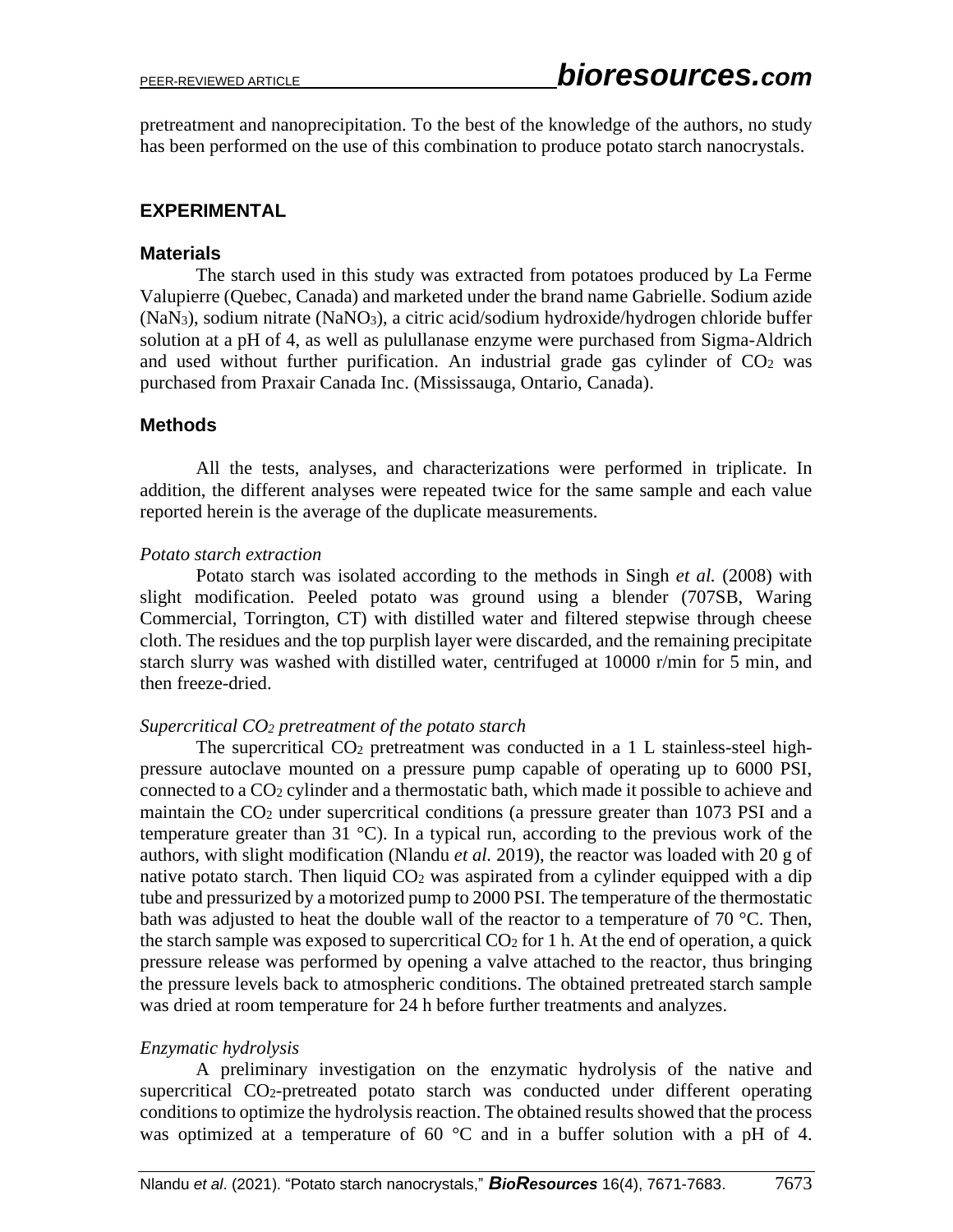Consequently, all the enzymatic hydrolysis processes performed in the present investigation were conducted under these optimized conditions. In a typical run, the native and supercritical CO<sub>2</sub>-pretreated starch samples were mixed in a buffer solution with a pH of 4.0 (5% (W/V)) in a 250 mL Erlenmeyer. For better dispersion of the starch, the suspension was sonicated at an amplitude of 22% for 20 min using a high-intensity ultrasonic processor (750 W Model, 20 kHz from Branson Ultrasonics Corporation; Danbury, CT, USA). Boiling water was then added to the dispersion and vigorously stirred for 20 min, until complete starch gelatinization was achieved. After cooling the gelatinized starch to a temperature of 60  $^{\circ}$ C, pullulanase (135 npun/g of dry starch) was added. After 7 h of enzymatic hydrolysis, the reaction was stopped, and the suspension was put into a boiling water bath for 15 min to deactivate the enzyme. The mixture was then centrifuged at 10000 rpm for 5 min to remove the precipitate. Ethanol, in a 1 to 10 ratio, was added to the gelatinized supernatant solution for 24 h at a temperature of 4  $^{\circ}$ C. Afterwards, the precipitation could be achieved by causing supersaturation, followed by nuclei and particle growth, causing the colloidal starch particles to subsequently form. The suspension was centrifuged at 10000 rpm and a temperature of  $5^{\circ}$ C for 5 min and the obtained precipitate was freeze-dried leading to debranched starch particles in powder form. These particles were put in water (5%), reheated to a temperature of 120  $^{\circ}$ C for 30 min, stored at a temperature of 4  $^{\circ}$ C for 24 h, then oven-dried at a temperature of 30  $^{\circ}$ C for 24 h, and finally milled and passed through a 140-mesh sieve to obtain the potato starch nanocrystals.

#### *Monitoring of the enzymatic hydrolysis reaction kinetics*

During the enzymatic hydrolysis reaction, 1 mL aliquots of the suspension were taken after 1, 2, 3, 4, 5, 6, and 7 h to determine the amylose content, which was evaluated according to the methods outlined in Morrison and Laignelet (1983). Hence, 1 mL of dimethyl sulphoxide (DMSO) was added to 1 mL of the 5% starch suspension in glass test tubes and incubated in a water bath at a temperature of 85  $\degree$ C for 15 min. The suspension was cooled down to room temperature, vortexed, and then diluted to 25 mL with distilled water. Then, 1 mL of the sample was diluted again with distilled water (up to 50 mL) in a volumetric flask, and an iodine solution (5 mL) was added to the sample solution. The iodine solution was prepared by mixing iodine and potassium iodide in distilled water to get a concentration of iodine  $(I_2)$  and potassium iodide (KI) of 0.0025 M and 0.0065 M, respectively. The solution was then analyzed using a spectrophotometer (Spectronic Genesys 20, Thermo Fisher Scientific, Waltham, MA, USA) at a wavelength of 635 nm.

#### *Size-exclusion chromatography*

The molecular weight distribution of the native and treated starches was determined *via* size exclusion chromatography coupled with a refractive index detection. Starch samples (10 mg) were suspended in 10 mL of buffer (3.1 mM NaN<sub>3</sub> and 0.1 M NaNO<sub>3</sub>, at a pH of 6) at a temperature of 60 °C for 4 h. The suspensions were filtered through a 5  $\mu$ m filter and 50 µL of the filtrate was injected into a an HPLC device (Agilent series 1100) equipped with a Waters 2414 refractive-index detector, and two TSK gel columns (G6000PWxl and G4000PWxl) were used in tandem at a temperature of 60  $\degree$ C. The TSK gel G6000PWxl column is ideally suited for the analysis of water-soluble linear polymers with molecular weights up to  $8 \times 106$  Da. The TSK gel G4000PWxl is ideally suited for the analysis of water-soluble linear polymers with molecular weights up to  $3 \times 10^5$  Da. The buffer was used as a mobile phase at a low rate of 0.4 mL/min. The pullulan standards: P-1600 ( $M_w = 166.00 \times 10^4$  g/mol), P-400 ( $M_w = 38.00 \times 10^4$  g/mol), P-200 ( $M_w = 18.60 \times$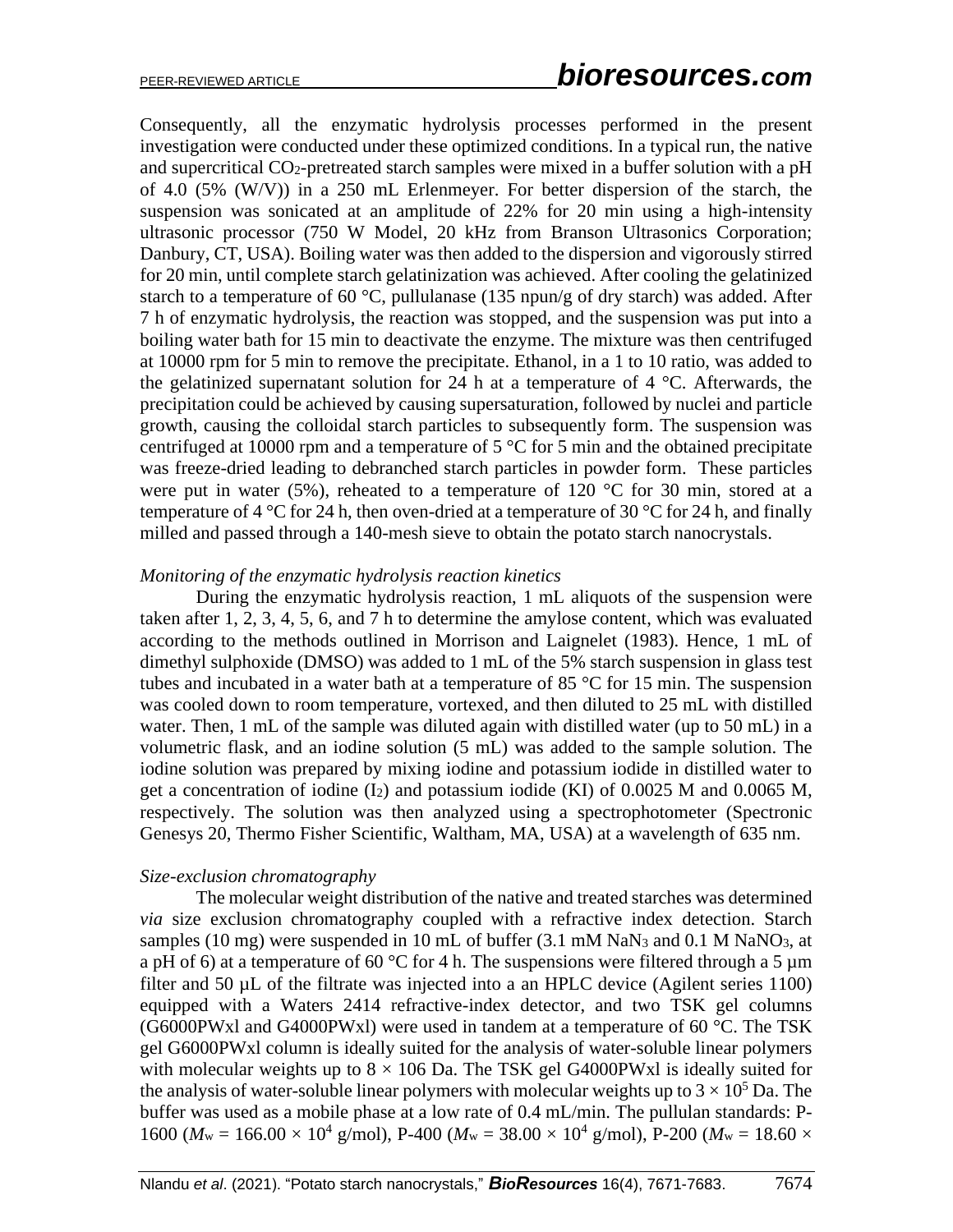10<sup>4</sup> g/mol), P-100 ( $M_w = 10.00 \times 10^4$  g/mol), P-50 ( $M_w = 4.80 \times 10^4$  g/mol), P-20 ( $M_w =$  $2.37 \times 10^4$  g/mol), P-10 ( $M_w = 1.22 \times 10^4$  g/mol), and P-5 ( $M_w = 0.58 \times 10^4$  g/mol), were used to determine the molecular weight of the samples. The data obtained from the RI detector was analyzed using OpenLAB CDS ChemStation software (Rev C.01.07, Agilent Technologies, Santa Clara, CA, USA).

## **Characterization**

The native and different pretreated starch samples were mixed and ground with KBr in a weight ratio of 1 to 100 to prepare the pellets. The infrared spectra were obtained using a Varian 1000 FTIR spectrometer (Scimitar series, Foster City, CA, USA) and recorded at wavenumbers between 4000 and 400 cm<sup>-1</sup>.

The surface morphology of the native and different pretreated starches was examined using a scanning electron microscope (JEOL 840-A, Tokyo, Japan) operated at an accelerating voltage of 10 to 20 kV. Before analysis, the samples were prepared *via* sputter coating with platinum to obtain conductive surfaces.

The microstructure and sizing of the potato starch samples were investigated using a transmission electron microscope (JEOL JEM-1230) at an accelerating voltage of 80 kV. Before analysis, each representative sample was suspended in ethanol and sonicated for 5 min. Then, a drop of the suspension was placed on a carbon microgrid and dried at a temperature of 60 °C for 20 min.

The X-ray powder diffraction data of the native and different pretreated starch samples were collected on a Rigaku D-Max-Ultima III diffractometer (The Woodlands, TX, USA) using nickel-filtered Cu-K $\alpha$  with a wavelength of 1.5406 Å at a voltage of 40 kV and a current of 44 mA. Powder diffraction patterns were obtained between 5° and 55° with a scan speed of 2 degree/min. The degree of crystallinity of the starch samples was quantitatively estimated as the ratio of the area of the crystalline reflections to the overall diffraction area as previously reported by Nara and Komiya (1983) and Jiang *et al.* (2016), and shown in Eq. 1,

Relative crystallinity (
$$
\% = \frac{\text{Area under the peaks}}{\text{Total curve area}} \times 100
$$
 (1)

# **RESULTS AND DISCUSSION**

## **Production of the Starch Nanocrystals**

Pullulanase is well known as a debranching enzyme in the hydrolysis of native starch. This enzyme can produce starch with high amylose content (Wong *et al.* 2007). In this work, a starch pretreatment process utilizing supercritical  $CO<sub>2</sub>$  was conducted to improve the accessibility of the enzyme to starch. The effect of this pretreatment on the production of high amylose starch is shown in Fig. 1. The addition of this pretreatment resulted in a runnier solution after letting the reaction run for 7 h. The starch suspension was initially very viscous with the initial amylose concentration at 76 mg/L for all samples, corresponding to an amylose content of 20%. As depicted in Fig. 1, the hydrolysis proceeded at a rapid rate during the first hour of the reaction, leading to a considerable increase in the amylose content, which indicated that the enzyme effectively broke down the starch by hydrolyzing the  $\alpha$ -1,6 bonds of amylopectin. As the reaction time increased, the rate of hydrolysis slowed down and the amylose concentration reached 312 mg/L (an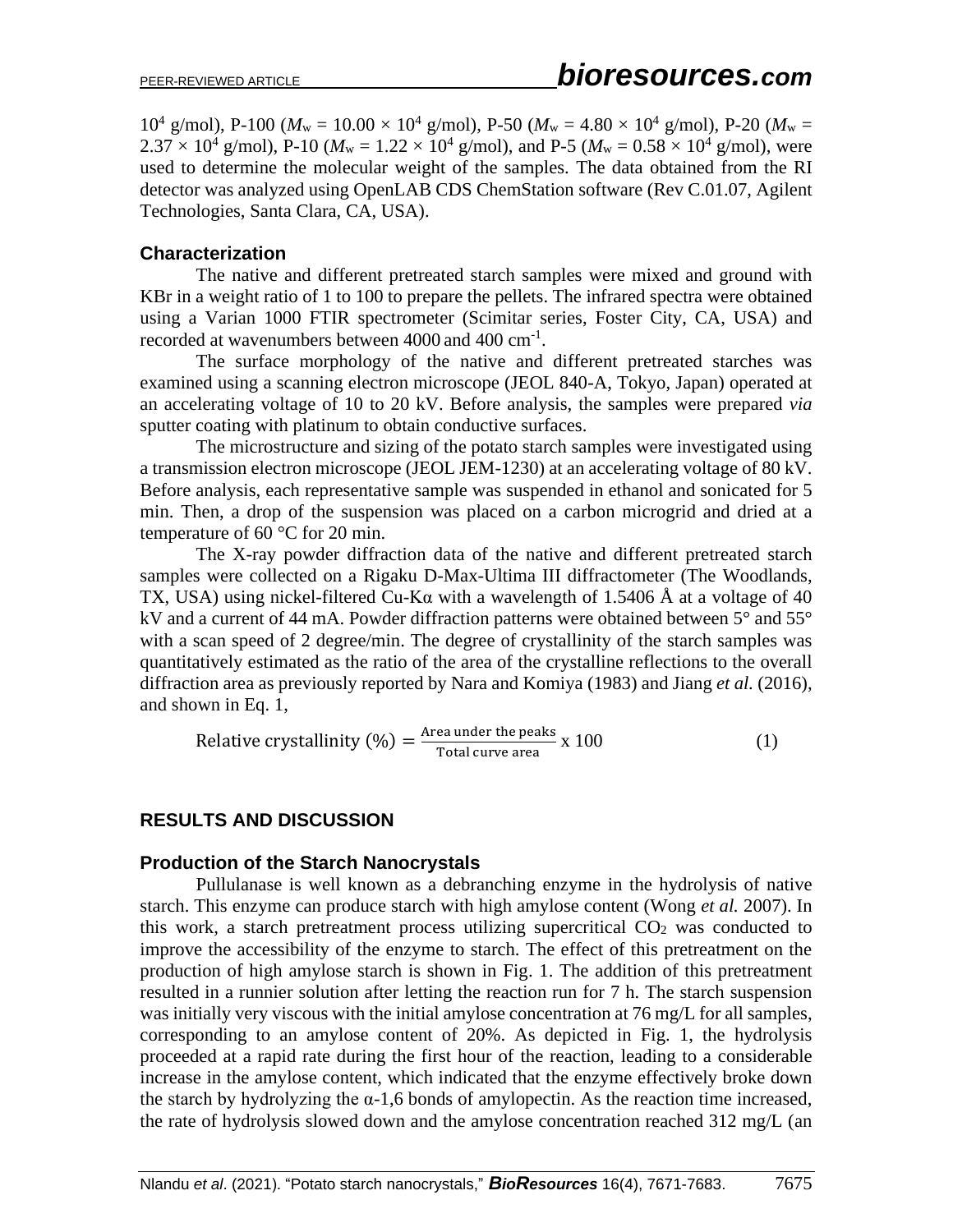amylose yield of 82%) for the non-pretreated potato starch (A), which was in agreement with previously reported data by *et al.* (2012). For the supercritical CO<sub>2</sub>-pretreated starch (B), the amylose concentration reached 343 mg/L (an amylose yield of 90%) after 7 h of hydrolysis. Clearly, the supercritical CO<sub>2</sub> pretreatment improved the accessibility of starch to the enzyme, which translated into a higher amylose content in the hydrolyzed pretreated starch.



Fig. 1. Time profile of the amylose yield of hydrolyzed native potato starch (A) and SC-CO<sub>2</sub>pretreated potato starch (B). Error bars denote standard deviation.

The molecular weight distributions of the branch chains of the potato starch nanocrystals are shown in Fig. 2. After hydrolysis with the addition of pullulanase, all the produced potato starch samples showed polymodal distributions with small, large, and extra-large molecular weight fractions of chain lengths at degrees of polymerization (DP) at approximately 13 to 18 (F1), DP 50 to 52 (F2), and DP 79 to 82 (F3), in accordance with previous literature (Fredriksson *et al.* 1997, 1998). The native and supercritical CO2 pretreated starch samples led to starch nanocrystals containing large amounts of F3, *i.e*., approximately 98% and 68% fractions, respectively, indicating that they were primarily composed of branched chains of DP 80. In addition, the potato starch nanocrystals from the SC-CO2-pretreated starch exhibited a large amount of the F2 fraction, *i.e.*, 29% branched chains of DP 50, and a small amount of F1 fraction, *i.e.*, 2% minor branched chains of DP 17 and 13, whereas these fractions were not observed in the native starch.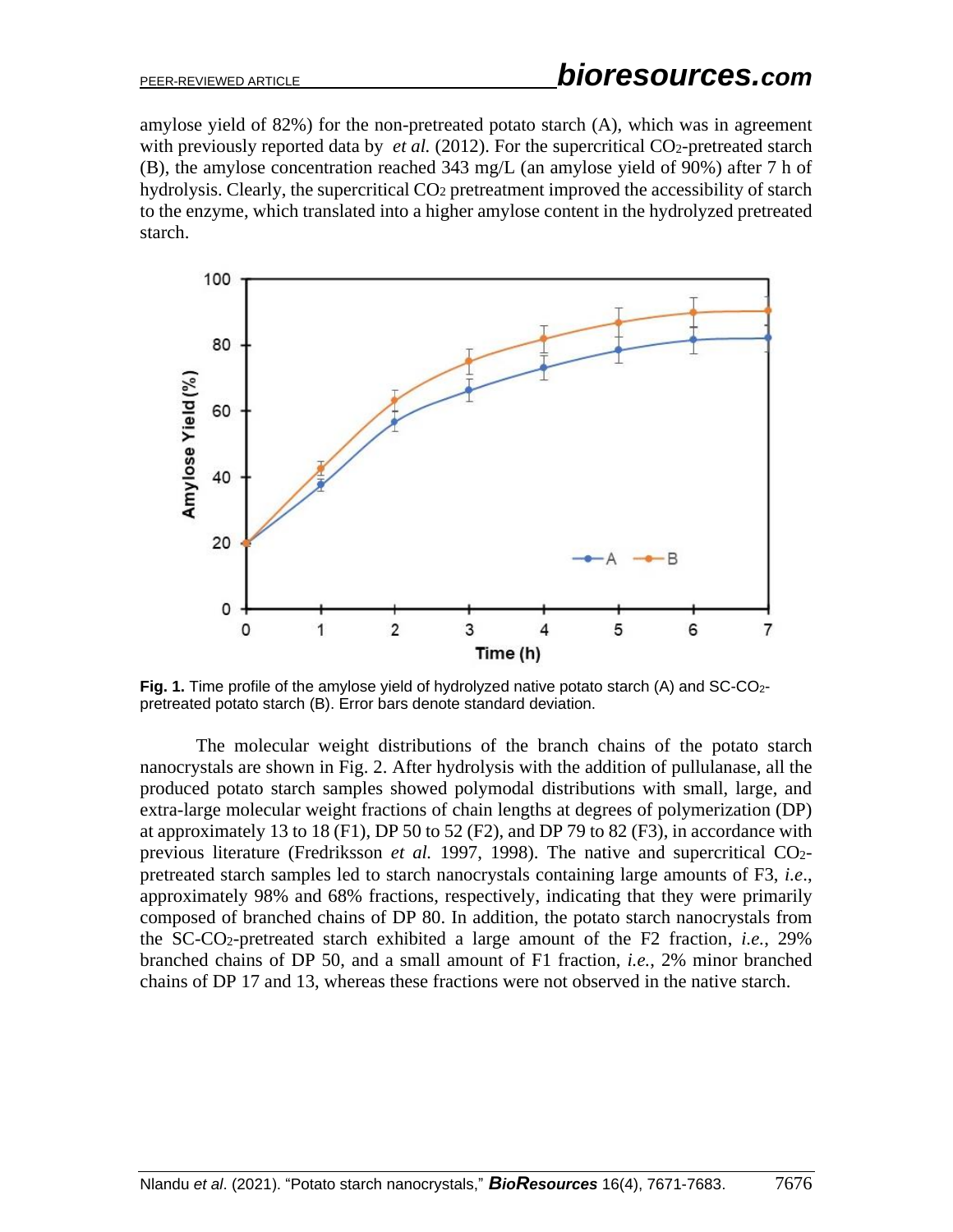

**Fig. 2.** Size exclusion chromatography of the potato starch nanocrystals from the native potato starch (A1) and the SC-CO<sub>2</sub>-pretreated potato starch (B1)

#### **Morphology of the Potato Starches**

For the sake of clarity, the terms commonly used, *i.e.*, starch crystallite, starch nanocrystal, microcrystalline starch, and hydrolyzed starch, all refer to the crystalline part of starch obtained *via* hydrolysis but to a different extent (from the most to the least). These materials should be distinguished from starch nanoparticles, presented later, which can be amorphous (LeCorre *et al.* 2010). In the present investigation, potato starch nanocrystals were obtained *via* the enzymatic hydrolysis of CO<sub>2</sub>-pretreated starch using pullulanase enzymes, according to the methods outlined in Lu *et al.* (2019), with slight modification, and recrystallized according to Chang *et al.* (2020), with slight modification. Pullulanase enzyme selectively hydrolyzes the  $1,6$ -α-D-glycosidic bonds, leading to the formation of linear short chain molecules with a low molecular weight.

Scanning electron microscopy was used to compare the morphological changes in the potato starch after SC-CO2. Figure 3 shows the SEM images of the native and SC-CO2 pretreated starches. The native potato starch granules were mostly quasi-spherical or polygonal with a smooth surface and flat edge (as shown in Fig. 3A), corroborating the structure described by Guo *et al.* (2020). Few layered strips on the surface of the SC-CO2 pretreated starch can be observed (Fig. 3B). The changes in the surface morphology could be used to explain the differences in the hydrolysis process of native and  $SC-CO<sub>2</sub>$ pretreated potato starch samples.

The TEM images of the potato starch nanocrystals are shown in Fig. 4. The images revealed that elongated spherical-like nanostructures with sizes ranging from 20 nm to 200 nm were produced. The nanocrystals stemming from the SC-CO2-pretreated starch (B1) exhibited almost the same shape as the particles stemming from the native starch; however, their size was smaller, ranging from 20 nm to 150 nm. These results were in agreement with previous observations reported by LeCorre *et al.* (2011) and Kim *et al.* (2012) for enzymatically hydrolyzed maize starch. These authors stated that the starch particles appeared to be in relation to the modification method, the crystalline structure of blocklets, and the amylose content of the original native starch. In addition, B-type starches, *e.g.*, potato starch, gave rise to spherical-like particles.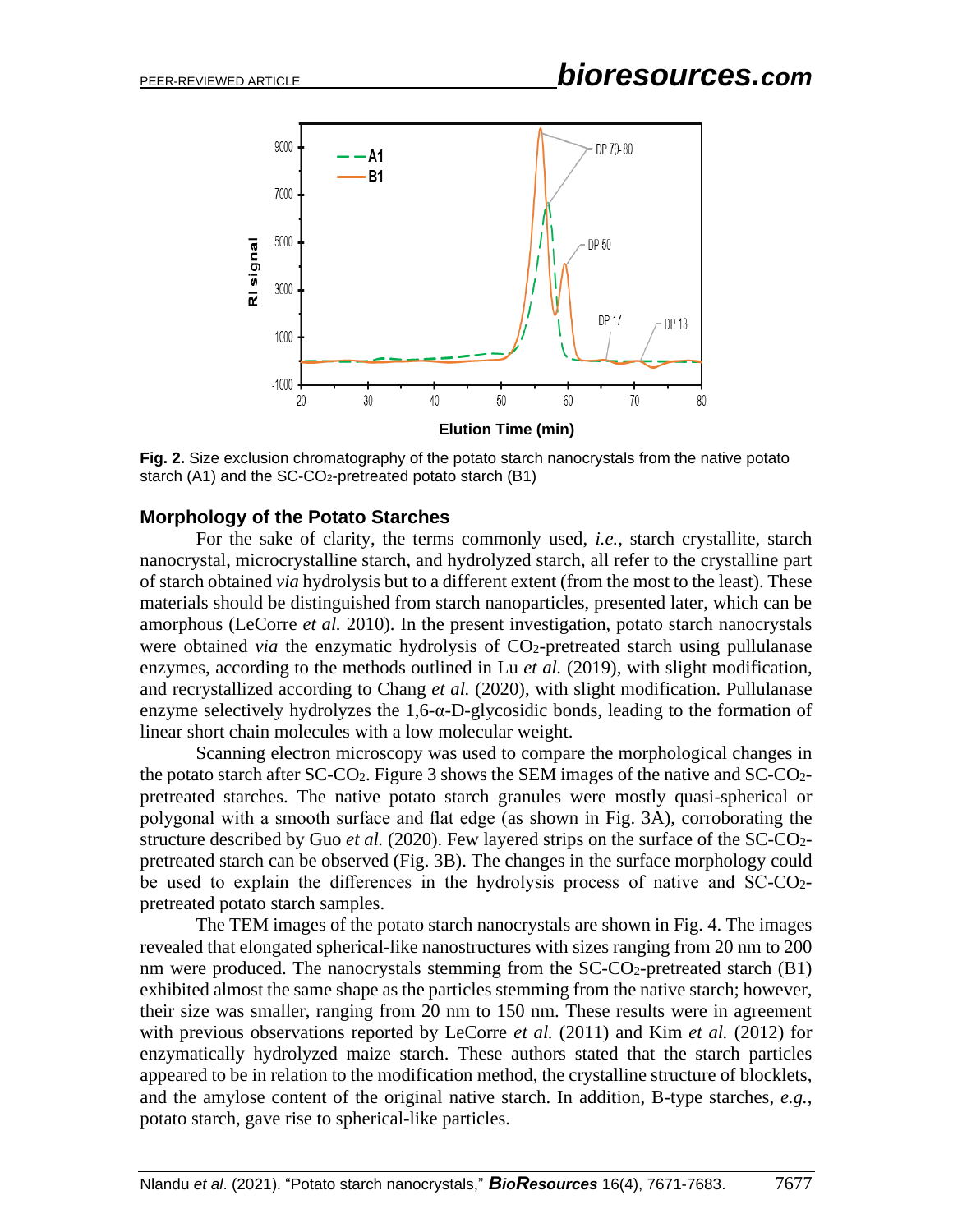

Fig. 3. SEM images of native potato starch (A) and SC-CO<sub>2</sub>-pretreated potato starch (B).



**Fig. 4.** TEM images of the potato starch nanocrystals from the native potato starch (A1) and from the SC-CO2-pretreated potato starch (B1).

Figure 5 shows the FTIR spectra of the native  $(A)$ , SC-CO<sub>2</sub>-pretreated  $(B)$  starch samples (as shown in Fig. 5.1), and their corresponding nanocrystals (as shown in Fig. 5.2, A1 and B1). All the FTIR spectra exhibited several absorption bands that can be attributed to the molecular structure of starch. The bands at 1160 and 1018 cm<sup>-1</sup> were attributed to C=O and C-O-C stretching, respectively; the band at approximately 2950 cm<sup>-1</sup> was ascribed to C-H stretching, while the broad band at approximately  $3400 \text{ cm}^{-1}$  was assigned to the hydrogen bonded hydroxyl group stretching of the starch granules (Lammers *et al.*  2009). The absorbance band at approximately 1660 cm−1 was attributed to the bending vibration of the O-H of bound water in the amorphous region, and the peaks at 1400 to 1450 cm−1 were attributed to CH<sup>2</sup> twitching (Kizil *et al.* 2002). The peak at 995 cm−1 was related to the water–starch interaction, and its absorption intensity was produced by C–O– H bending vibrations; this reflected the sensitivity of the sample to water, which is a characteristic of hydrophilicity of starch (Warren *et al.* 2016). Peaks observed between 766 and 995 cm−1 were due to the hydrogen bonding of an OH group, the skeletal mode vibration of the α-1,4 glycosidic linkage, and C-C stretching (Reddy *et al.* 2017).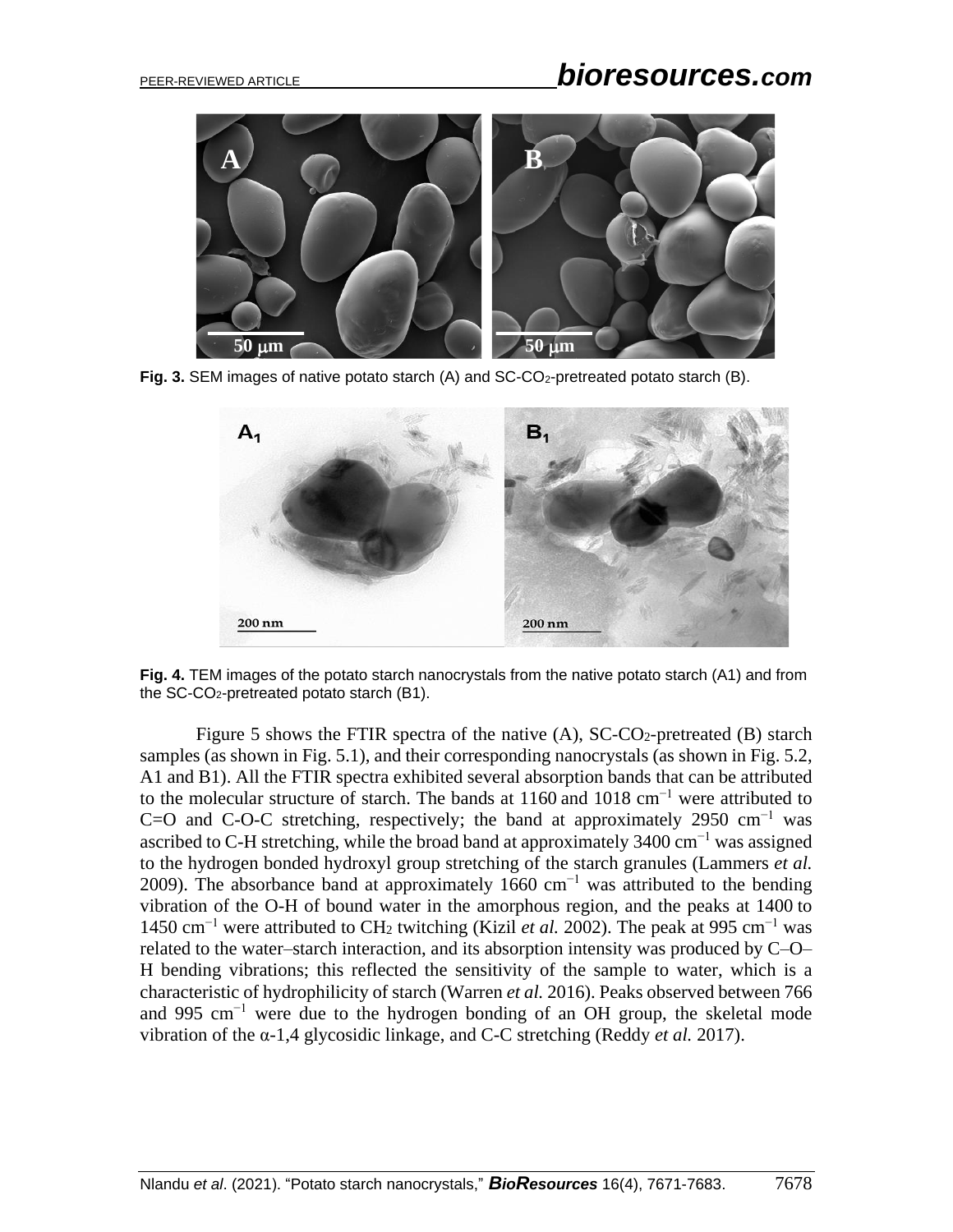

Fig. 5. FTIR spectra of (1) the native (A) and SC-CO<sub>2</sub>-pretreated (B) potato starch samples, and (2) the corresponding nanocrystals (A1 and B1)

The X-ray diffractograms of the native  $(A)$ , the SC-CO<sub>2</sub>-pretreated  $(B)$  potato starch samples, and their corresponding nanocrystals (A1 and B1) are displayed in Fig. 6. Both exhibited the typical B-type scattering pattern with prominent diffraction peaks centered around  $5.5^{\circ}$ ,  $17^{\circ}$ ,  $21^{\circ}$ , and  $23^{\circ}$ . The relative crystallinity of the native samples (A) was 40.6%, which was in agreement with the results reported by Cai and Shi (2010). The relative crystallinity of the  $SC-CO<sub>2</sub>$ -pretreated potato starch sample was  $44.4\%$ . After undergoing hydrolysis and directed crystallization, the obtained starch nanocrystals from the native  $(A1)$  and SC-CO<sub>2</sub>-pretreated potato starch  $(B1)$  were 61.2% and 60.2%, respectively.

No major change in the type of crystalline pattern was observed for the SC-CO2 pretreated starch nanoparticles when compared to the native starch, as the major peaks were similar. However, the SC-CO2-pretreatment induced a slight increase in the relative crystallinity of the potato starch. This could be related to the SC-CO2-pretreatment, which caused enough damage to the amorphous surface of potato starch, further exposing the crystalline regions and thus resulting in an increase in crystallinity (Nlandu *et al.* 2019). Compared to the relative crystallinity of the native  $(A)$  and  $SC\text{-}CO<sub>2</sub>$ -pretreated starch  $(B)$ samples, the corresponding crystallinity of their nanocrystals (A1 and B1) was considerably increased. This was due to the fact that, after pullulanase enzyme debranching and directed crystallization, the amylopectin became the relatively short amylose, which is ideal for nanocrystal formation through self-assembly, *i.e.*, the gelatinized starch is converted from an amorphous state to a more ordered or crystalline state (Miao *et al.* 2009; Shi and Gao 2011).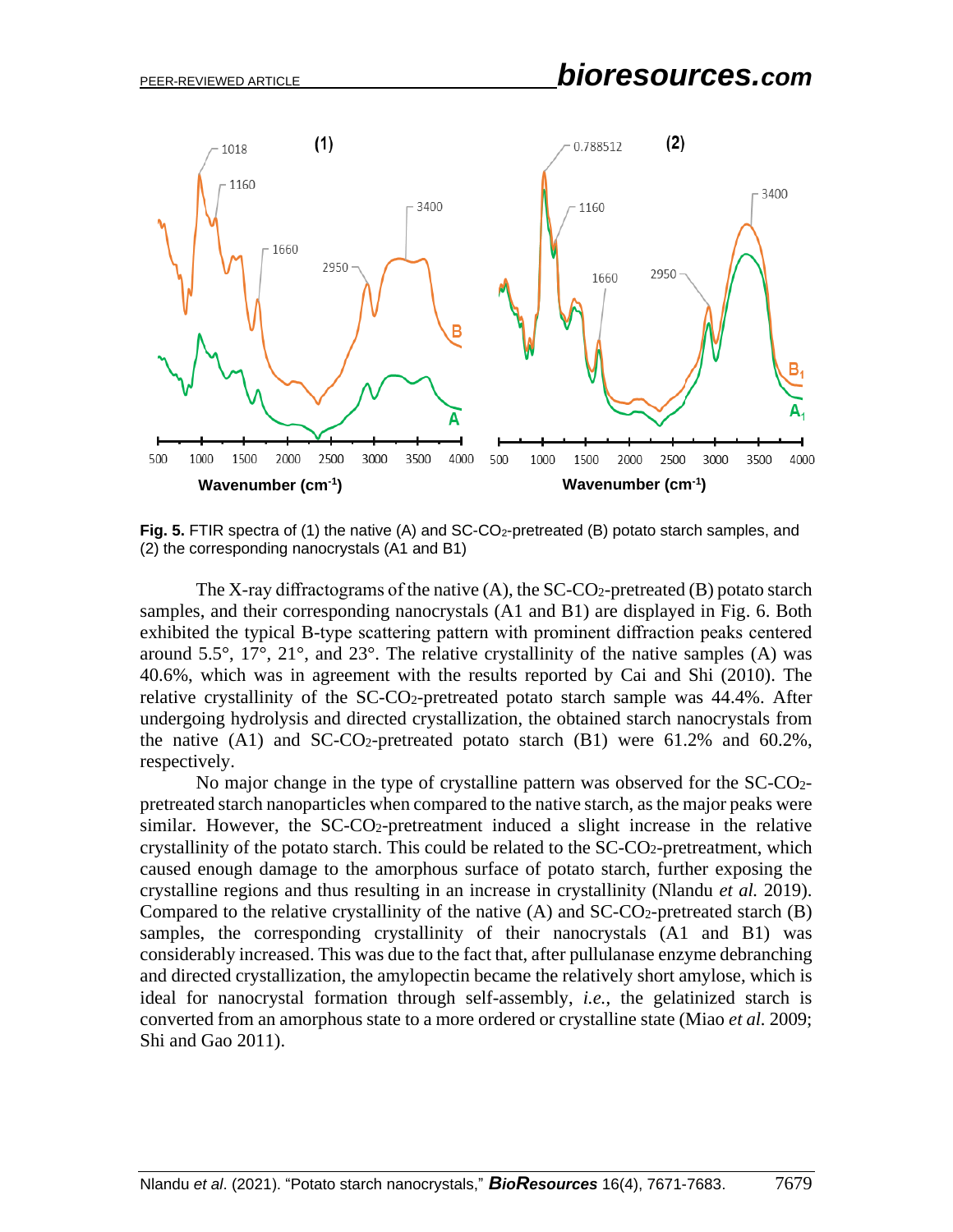

**Fig. 6.** XRD patterns of (1) the native (A) and SC-CO2-pretreated (B) potato starch samples**,** and (2) the corresponding nanocrystals (A1 and B1)

# **CONCLUSIONS**

- 1. In this study, potato starch nanocrystals were prepared *via* enzymatic hydrolysis combined with a supercritical (SC) carbon dioxide pretreatment and nanoprecipitation, followed by directed recrystallization.
- 2. Starch was extracted from potatoes and pretreated with supercritical CO2, and the effects of this pretreatment process on the properties of potato starch were investigated.
- 3. The scanning electron micrograph (SEM) results revealed few layered strips on the surface of the SC-CO2-pretreated starch and the damages exposed the crystalline regions of the starch, which resulted in an increase in crystallinity from 40.6% to 44.4% after pretreatment. However, no change was observed in the quality of the chemical composition of the starch after the  $SC-CO<sub>2</sub>$  pretreatment, as revealed by the Fourier transform infrared (FTIR) analysis. In addition, the SC-CO<sup>2</sup> pretreatment further improved the accessibility of the starches to the pullulanase enzyme. A difference of 10% in the amylose content was found after the hydrolysis of the pretreated starch samples compared to the native starch samples.
- 4. Enzymatic hydrolysis and nanoprecipitation yielded starch particles with nanometric dimensions and directed recrystallization led to nanocrystals with higher crystallinity. The potato nanocrystals obtained had a spherical shape with a diameter ranging from 20 to 150 nm and an increased crystallinity of approximately 60%.
- 5. The nanocrystals obtained from the native starch were primarily composed of branched chains of DP 80 (98%), while those obtained from the SC-CO2-pretreated starch were composed of branched chains of DP 50 (29%) and DP 17-13 (2%), in addition to branched chains of DP 80 (68%).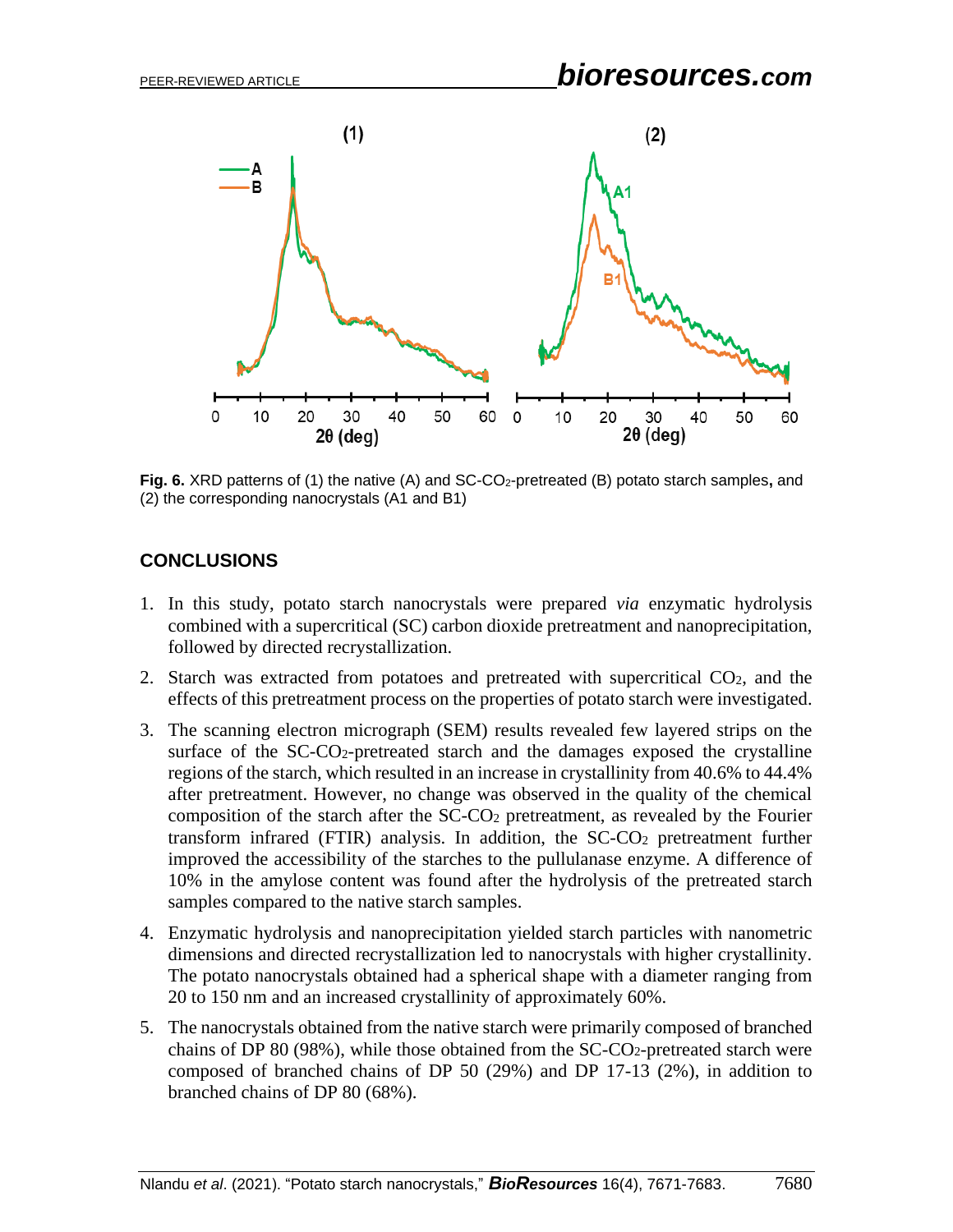## **ACKNOWLEDGMENTS**

The authors are grateful for the support of the Ministère de l'Agriculture, des Pêcheries et de l'Alimentation of Québec, Canada (Grant No. IA116564).

# **REFERENCES CITED**

- Aldao, D. C., Sarka, E., Ulbrich, P., and Mensikova, E. (2018). "Starch nanoparticles Two ways of their preparation," *Czech Journal of Food Sciences* 36(2), 133-138. DOI: 10.17221/371/2017-CJFS
- Baruah, J., Nath, B. K., Sharma, R., Kumar, S., Deka, R. C., Baruah, D. C., and Kalita, E. (2018). "Recent trends in the pretreatment of lignocellulosic biomass for value-added products," *Frontiers in Energy Research* 6, 1-19. DOI: 10.3389/fenrg.2018.00141
- Boursier, B. (2005). "Amidons natifs et amidons modifiés alimentaires, Les techniques de l'ingénieur [Native and modified dietary starches, Engineer's techniques]," (https://www.techniques-ingenieur.fr/base-documentaire/procedes-chimie-bio-agroth2/additifs-et-adjuvants-alimentaires-42426210/amidons-natifs-et-amidons-modifiesalimentaires-f4690/), Accessed on March, 21<sup>st</sup>, 2021.
- Cai, L., and Shi, Y.-C. (2010). "Structure and digestibility of crystalline short-chain amylose from debranched waxy wheat, waxy maize, and waxy potato starches," *Carbohydrate Polymers* 79(4), 1117-1123. DOI: 10.1016/j.carbpol.2009.10.057
- Chang, R., Tian, Y., Lu, H., Sun, C., and Jin, Z. (2020). "Effects of fractionation and heat-moisture treatment on structural changes and digestibility of debranched waxy maize starch," *Food Hydrocolloids* 101, 1-13. DOI: 10.1016/j.foodhyd.2019.105488.
- Chemat, F., Rombaut, N., Meullemiestre, A., Turk, M., Perino, S., Fabiano-Tixier, A.-S., and Abert-Vian, M. (2017). "Review of green food processing techniques. preservation, transformation, and extraction," *Innovative Food Science & Emerging Technologies* 41, 357-377. DOI: 10.1016/j.ifset.2017.04.016
- Fredriksson, H., Andersson, R., Koch, K., and Åman, P. (1997). "Calibration of a sizeexclusion chromatography system using fractions with defined amylopectin unit chains," *Journal of Chromatography A* 768(2), 325-328. DOI: 10.1016/S0021- 9673(97)00039-3
- Fredriksson, H., Silverio, J., Andersson, R., Eliasson, A.-C., and Aman, P. (1998). "The influence of amylose and amylopectin characteristics on gelatinization and retrogradation properties of different starches," *Carbohydrate Polymers* 35(3-4), 119- 134. DOI: 10.1016/S0144-8617(97)00247-6
- Gallant, D. J., Bouchet, B., and Baldwin, P. M. (1997). "Microscopy of starch: Evidence of a new level of granule organization," *Carbohydrate Polymers* 32(3-4), 177-191. DOI: 10.1016/S0144-8617(97)00008-8
- González, A., and Igarzabal, C. I. A. (2015). "Nanocrystal-reinforced soy protein films and their application as active packaging," *Food Hydrocolloids* 43, 777-784. DOI: 10.1016/j.foodhyd.2014.08.008
- Guo, L., Li, J., Li, H., Zhu, Y., and Cui, B. (2020). "The structure property and adsorption capacity of new enzyme-treated potato and sweet potato starches," *International Journal of Biological Macromolecules* 144, 863-873. DOI: 10.1016/j.ijbiomac.2019.09.164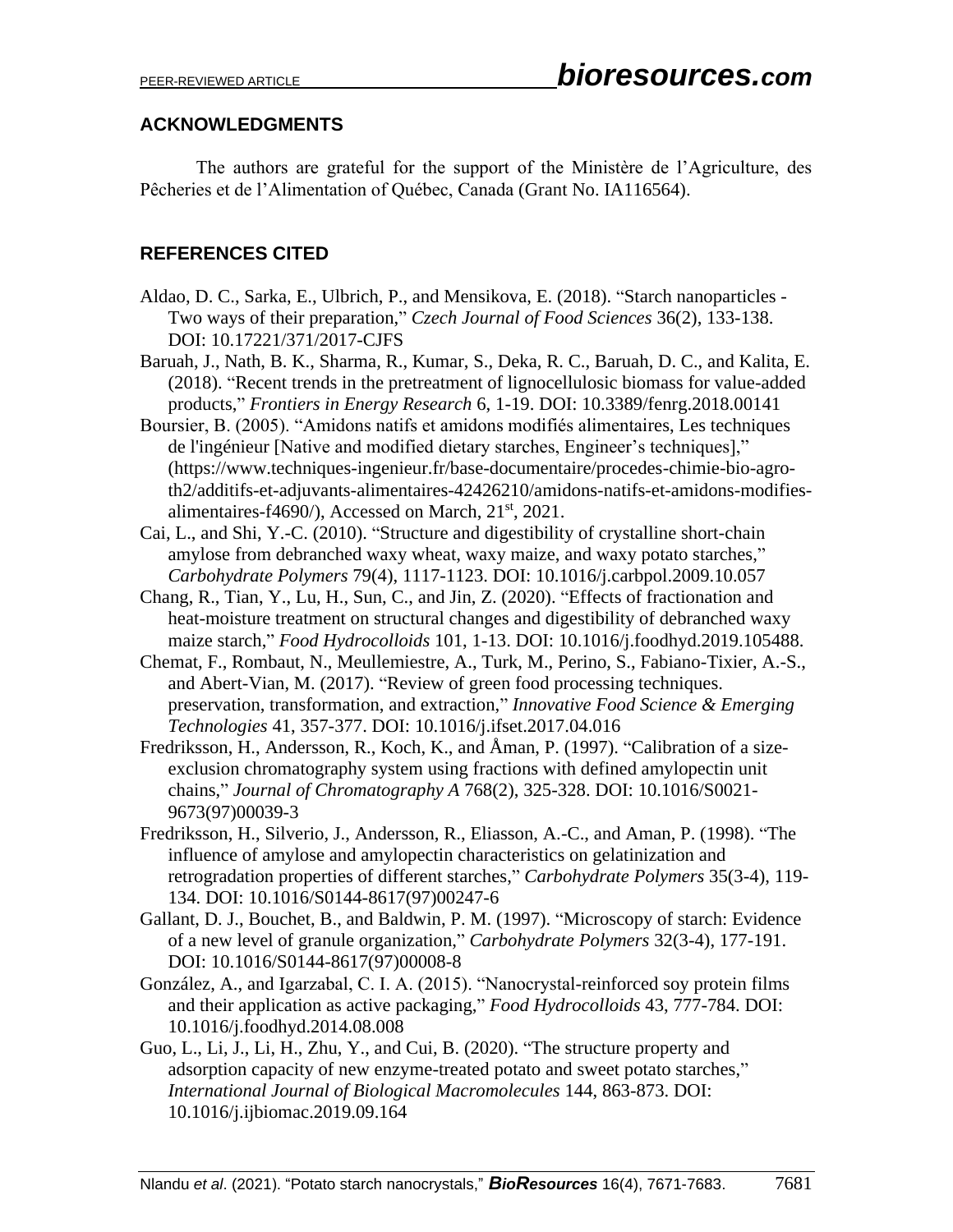- Jiang, S., Liu, C., Wang, X., Xiong, L., and Sun, Q. (2016). "Physicochemical properties of starch nanocomposite films enhanced by self-assembled potato starch nanoparticles," *LWT - Food Science and Technology* 69, 251-257. DOI: 10.1016/j.lwt.2016.01.053
- Kim, H.-Y., Lee, J. H., Kim, J.-Y., Lim, W.-J., and Lim, S.-T. (2012). "Characterization of nanoparticles prepared by acid hydrolysis of various starches," *Starch - Stärke* 64(5), 367-373. DOI: 10.1002/star.201100105
- Kim, H.-Y., Park, D. J., Kim, J.-Y., and Lim, S.-T. (2013). "Preparation of crystalline starch nanoparticles using cold acid hydrolysis and ultrasonication," *Carbohydrate Polymers* 98(1), 295-301. DOI: 10.1016/j.carbpol.2013.05.085
- Kizil, R., Irudayaraj, J., and Seetharaman, K. (2002). "Characterization of irradiated starches by using FT-Raman and FTIR spectroscopy," *Journal of Agricultural and Food Chemistry* 50(14), 3912-3918. DOI: 10.1021/jf011652p
- Kumari, S., Yadav, B. S., and Yadav, R. B. (2020). "Synthesis and modification approaches for starch nanoparticles for their emerging food industrial applications: A review," *Food Research International* 128, 1-20. DOI: 10.1016/j.foodres.2019.108765
- Lammers, K., Arbuckle-Keil, G., and Dighton, J. (2009). "FT-IR study of the changes in carbohydrate chemistry of three New Jersey pine barrens leaf litters during simulated control burning," *Soil Biology and Biochemistry* 41(2), 340-347. DOI: 10.1016/j.soilbio.2008.11.005
- LeCorre, D., Bras, J., and Dufresne, A. (2010). "Starch nanoparticles: A review," *Biomacromolecules* 11(5), 1139-1153. DOI: 10.1021/bm901428y
- LeCorre, D., Bras, J., and Dufresne, A. (2011). "Influence of botanic origin and amylose content on the morphology of starch nanocrystals," *Journal of Nanoparticle Research* 13, 7193-7208. DOI: 10.1007/s11051-011-0634-2
- Lu, H., Xiong, L., Li, M., Chen, H., Xiao, J., Wang, S., Qiu, L., Bian, X., Sun, C., and Sun, Q. (2019). "Separation and characterization of linear glucans debranched from normal corn, potato and sweet potato starches," *Food Hydrocolloids* 89, 196-206. DOI: 10.1016/j.foodhyd.2018.10.043
- Madzlan, K., Hasnisa, H., Sabeetha, S., and Dayana, M. N. (2012). "Extraction of starch and enzymatic production of high amylose starch from sweetpotato (*Ipomea batatas*) var. Telong," *Journal of Tropical Agriculture and Food Science* 40(2), 203-210.
- Miao, M., Jiang, B., and Zhang, T. (2009). "Effect of pullulanase debranching and recrystallization on structure and digestibility of waxy maize starch," *Carbohydrate Polymers* 76(2), 214-221. DOI: 10.1016/j.carbpol.2008.10.007
- Morrison, W. R., and Laignelet, B. (1983). "An improved colorimetric procedure for determining apparent and total amylose in cereal and other starches," *Journal of Cereal Science* 1(1), 9-20. DOI: 10.1016/S0733-5210(83)80004-6
- Nara, S., and Komiya, T. (1983). "Studies on the relationship between water-satured state and crystallinity by the diffraction method for moistened potato starch," *Starch - Stärke* 35(12), 407-410. DOI: 10.1002/star.19830351202
- Nlandu, H., Belkacemi, K., Chorfa, N., Elkoun, S., Robert, M., and Hamoudi, S. (2019). "Flax nanofibrils production via supercritical carbon dioxide pre-treatment and enzymatic hydrolysis," *The Canadian Journal of Chemical Engineering* 98(1), 84-95. DOI: 10.1002/cjce.23596
- Odeku, O. A. (2013). "Potentials of tropical starches as pharmaceutical excipients: A review," *Starch - Stärke* 65(1-2), 89-106. DOI: 10.1002/star.201200076